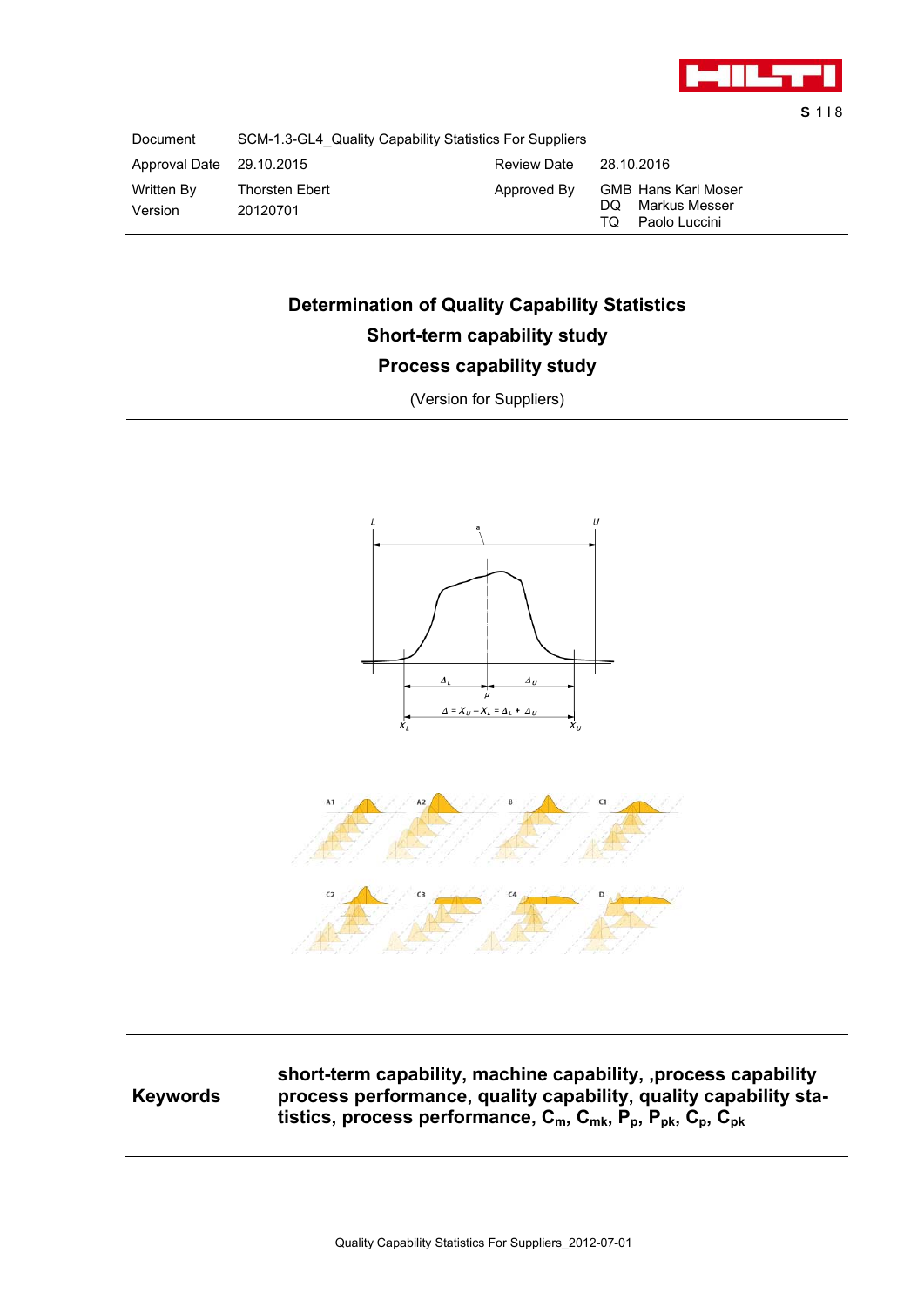

# **List of contents**

| $\overline{2}$ |  |
|----------------|--|
| $\overline{3}$ |  |
|                |  |
|                |  |
|                |  |
| 3.4            |  |
|                |  |

## **List of figures and tables**

| Figure 1 |                                                                                    |  |
|----------|------------------------------------------------------------------------------------|--|
| Figure 2 | Process spread in accordance with the quantile method acc. to DIN ISO 21747 4      |  |
| Figure 3 |                                                                                    |  |
| Figure 4 |                                                                                    |  |
| Figure 5 |                                                                                    |  |
| Figure 6 | Process performance reference figures for one-sided limits acc. to DIN ISO 21747 7 |  |
| Figure 7 |                                                                                    |  |
| Figure 8 |                                                                                    |  |
| Table 1  |                                                                                    |  |
| Table 2  |                                                                                    |  |
| Table 3  |                                                                                    |  |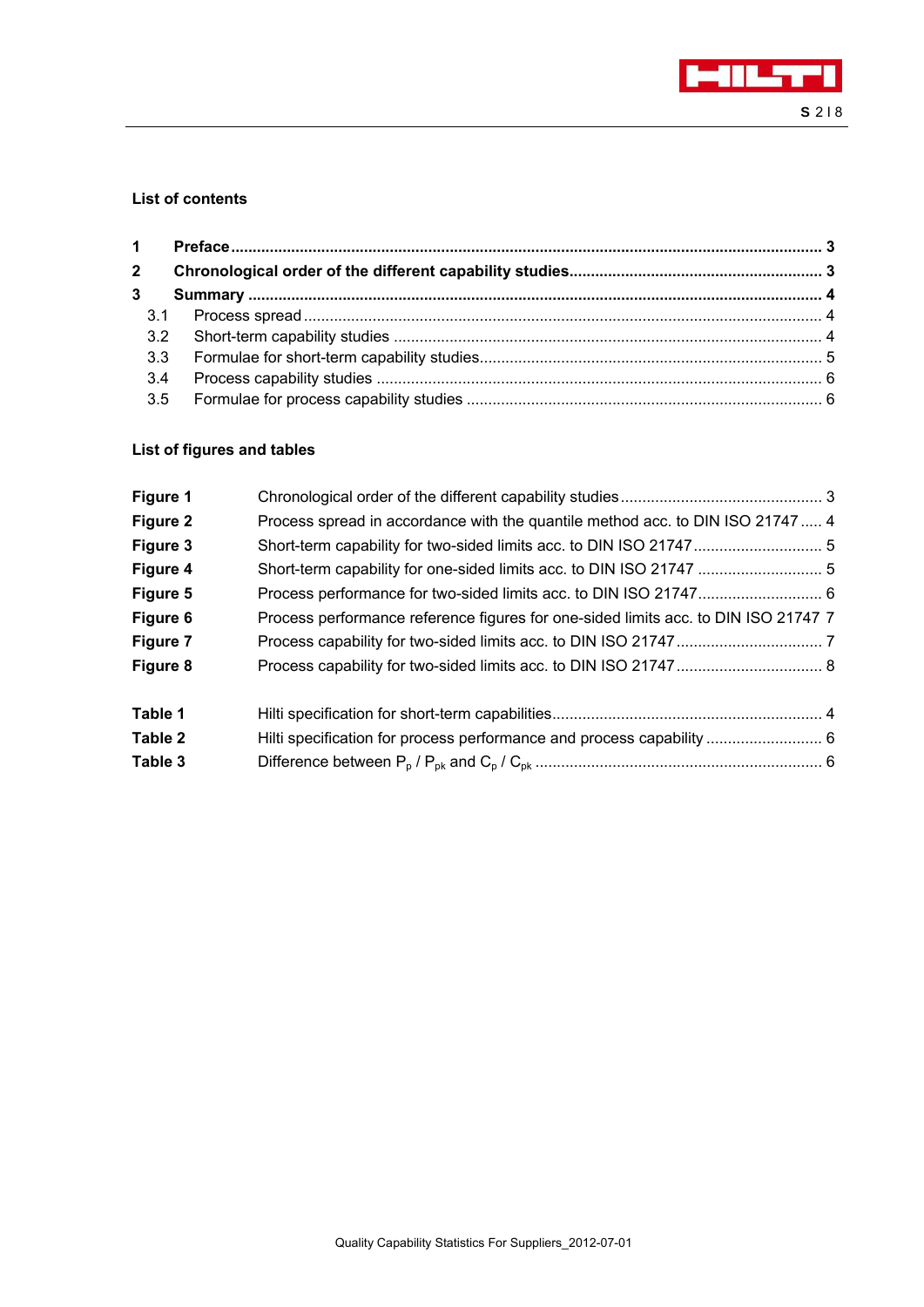

## **1 Preface**

These guidelines are not a replacement for a basic knowledge of statistical issues which is essential in order to be able to understand them in full and to be able to check the plausibility of and interpret the results. The use of suitable statistics software for process qualification is essential for full analysis (recommended: qs-STAT).

In addition, Appendix 3 is only a summary of key facts and formulas on the subject of quality capability statistics. A complete description of all important facts and information is reflected in the following guidelines:

- Guidelines for the determination of quality capability statistics , Part 2 Short-term capability study
- Guidelines for the determination of quality capability statistics , Part 3 Process capability study

## **2 Chronological order of the different capability studies**

| Part 1                                                                              | Part 2                                                                 | Part 3                                                                                                                                                                      |            |                                                                                                                                                                                                                                   | Part 3                                                                                         | Part 3 |
|-------------------------------------------------------------------------------------|------------------------------------------------------------------------|-----------------------------------------------------------------------------------------------------------------------------------------------------------------------------|------------|-----------------------------------------------------------------------------------------------------------------------------------------------------------------------------------------------------------------------------------|------------------------------------------------------------------------------------------------|--------|
| Step <sup>1</sup>                                                                   | Step 2                                                                 | Step 3                                                                                                                                                                      | start of V |                                                                                                                                                                                                                                   | Step 4                                                                                         | Step 5 |
| Process analysis prior to start of series production                                |                                                                        | series prod<br>Process analysis after start of series<br>$\rightarrow$<br>production                                                                                        |            |                                                                                                                                                                                                                                   |                                                                                                |        |
| <b>Gage R&amp;R study</b><br><b>Measuring capability</b>                            | Short-term pro-<br>cess analysis<br>Short-term ca-<br>pability         | <b>Preliminary process analysis</b><br><b>Process performance</b>                                                                                                           |            |                                                                                                                                                                                                                                   | <b>Quality Control Chart &amp; Long-</b><br>term process analysis<br><b>Process capability</b> |        |
| Minimum quantity 50 pieces or<br>as appropriate to the process                      | Minimum quanti-<br>ty 50 pieces or<br>as appropriate to<br>the process | Minimum quantity 100 pieces<br>or as appropriate to the pro-<br>cess. To keep the requisite<br>control chart, a minimum of 20<br>individual random samples are<br>necessary |            | An appropriate period under<br>normal series conditions,<br>during which it can be assured<br>that all influential factors can<br>take effect. (standard value:<br>20 production days); total<br>random sample size<br>$\geq 125$ |                                                                                                |        |
| $C_q / C_{gk}$<br>Gage R&R                                                          | $C_m / C_{mk}$                                                         | $P_p / P_{pk}$                                                                                                                                                              |            | $C_p / C_{pk}$                                                                                                                                                                                                                    |                                                                                                |        |
| Indicator for the measurement<br>quality before commencement<br>of data acquisition | Indicator of a<br>process under<br>short-term, ideal<br>conditions     | Indicator of a process under<br>real-life conditions (influence<br>of 5M factors), which has not<br>yet been proven to be in a<br>state of statistical control              |            | Indicator of a process under<br>series production conditions<br>(full influence of 5M factors),<br>which has previously been<br>proven to be in a state of<br>statistical control                                                 |                                                                                                |        |
|                                                                                     |                                                                        | Time                                                                                                                                                                        |            |                                                                                                                                                                                                                                   |                                                                                                |        |

**Figure 1** Chronological order of the different capability studies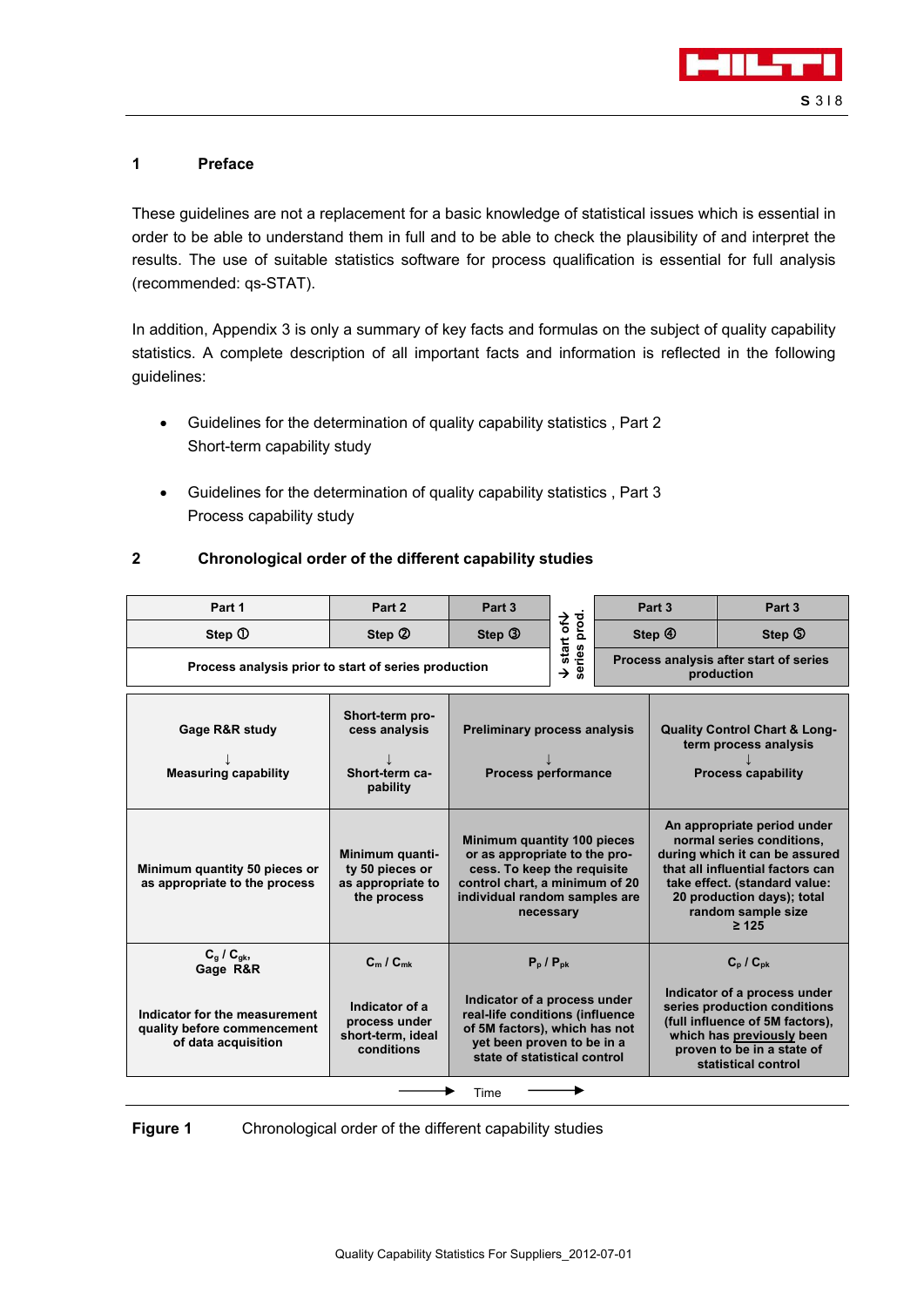

## **3 Summary**

## **3.1 Process spread**

The process spread is described by means of the quantile  $X_{0.99865} \triangleq 99.865\%$  point and the quantile  $X_{0.00135} \triangleq 0.135\%$  point of the distribution. The so-called quantile method is therefore applicable for all distribution models.





## **3.2 Short-term capability studies**

## **Objectives**

The objective of a short-term capability study is a standardised documentation as to whether the machine in question permits reliable production of an observed characteristic under short-term, ideal process conditions.

## **Reason / Situation**

- Initial sample inspection
- Procurement of new processing facilities
- Transfer of products to different plants
- Design changes
- **Machinery updates**
- Introduction of new raw materials
- **Extended shutdowns**

#### **Hilti specification**

| <b>Short-term capability index</b> | <b>H</b> and N feature | K feature   |
|------------------------------------|------------------------|-------------|
| $C_{m(LIMIT)}$                     | $\geq 1.67$            | $\geq 2.00$ |
| $C_{mk(LIMIT)}$                    | $\geq 1.33$            | $\geq 1.67$ |

**Table 1** Hilti specification for short-term capabilities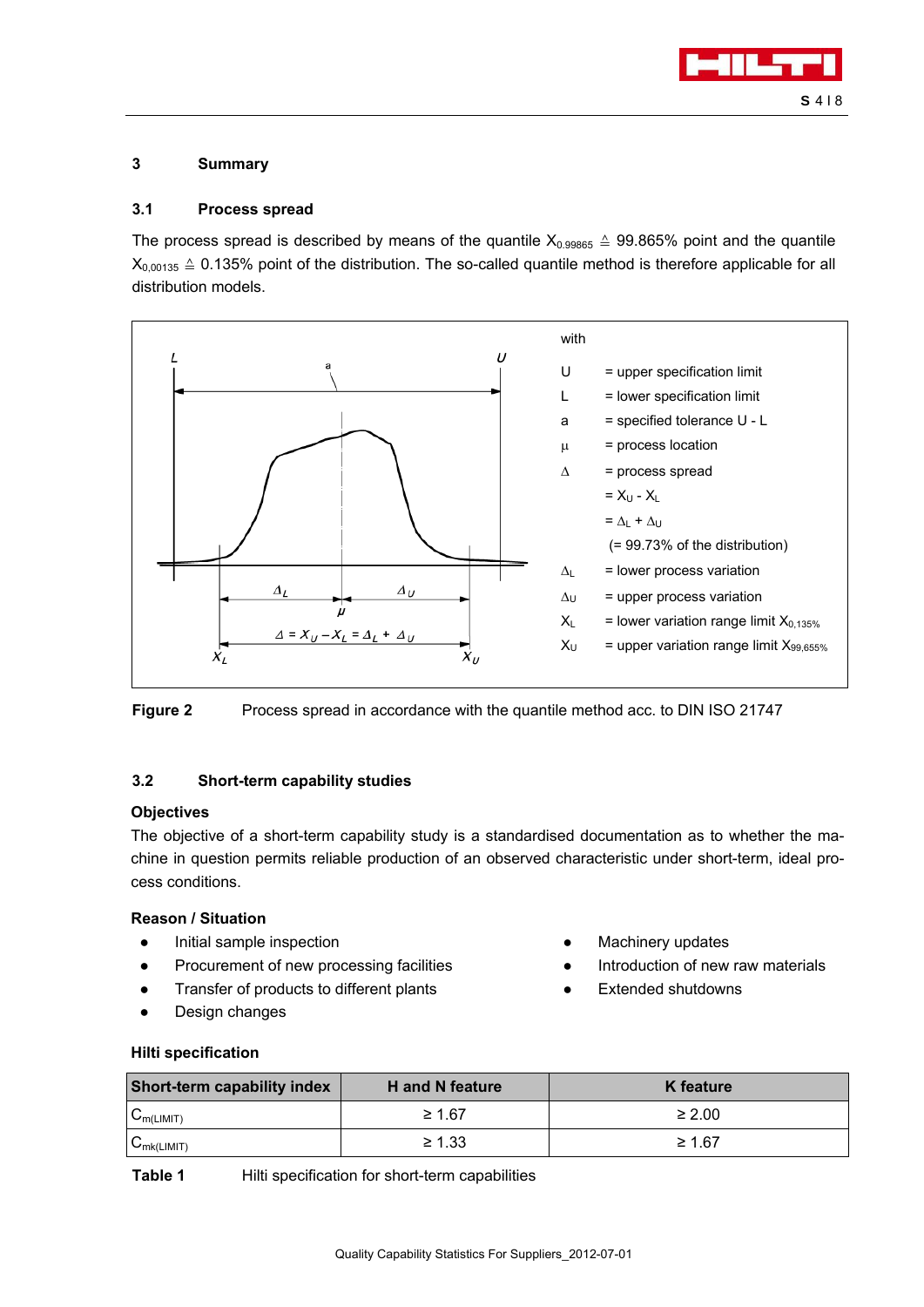

## **3.3 Formulae for short-term capability studies**

|            | Short-term capability index $C_m = \frac{U - L}{\Lambda}$                              | 3-1   |
|------------|----------------------------------------------------------------------------------------|-------|
| Method     | Lower short-term capability index $C_{m k L} = \frac{\mu - L}{\Delta I}$               | $3-2$ |
| $M1_{1,6}$ | Upper short-term capability index $C_{m k U} = \frac{U - \mu}{\Delta_U}$               | $3-3$ |
|            | Minimum short-term capability index $C_{mk} = \min \left\{ C_{mkl} : C_{mkl} \right\}$ | 3-4   |

**Figure 3** Short-term capability for two-sided limits acc. to DIN ISO 21747



In the case of features with an upper or lower specification limit, the following relationships apply:

**Figure 4** Short-term capability for one-sided limits acc. to DIN ISO 21747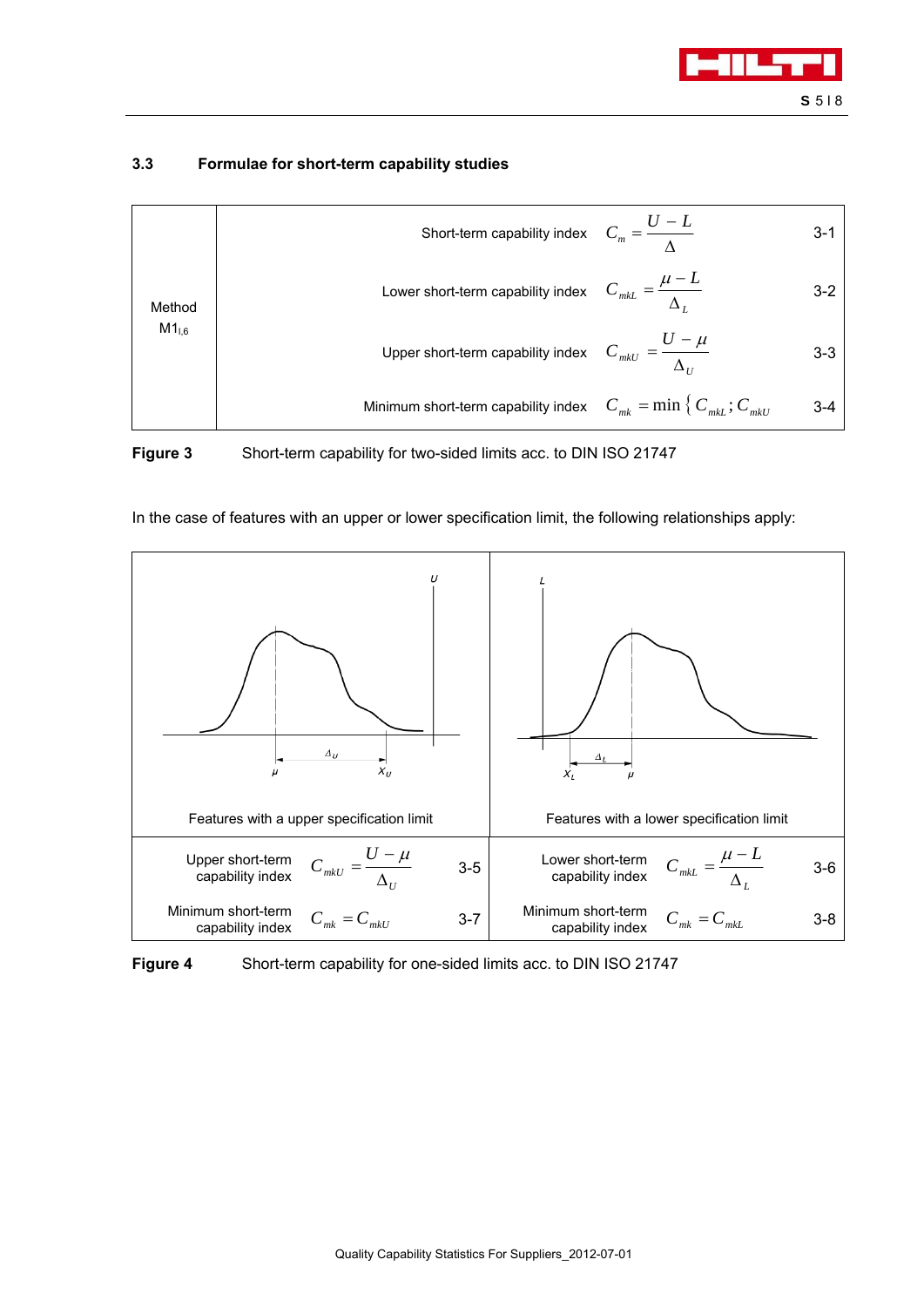

## **3.4 Process capability studies**

#### **Objective**

The objective of process capability studies is a standardised documentation as to whether a specific feature can be produced in a consistent manner within the prescribed specifications over a sufficiently long period of time. Here, all influences should be acting on the production process during the study.

#### **Reason / Situation**

- On-going verification of process capability
- Initial sample inspection
- Procurement of new processing facilities
- Transfer of products to different plants
- Design changes
- Machinery updates
- Introduction of new raw materials
- **Extended shutdowns**

## **Hilti specification**

| <b>Process capability index</b>                 | <b>H</b> - und N-Merkmal | K-Merkmal   |
|-------------------------------------------------|--------------------------|-------------|
| $P_{p(LIMIT)} / C_{p(LIMIT)}$                   | $\geq 1.33$              | $\geq 1.67$ |
| $P_{\text{pk(LIMIT)}}$ / $C_{\text{pk(LIMIT)}}$ | $\geq 1.00$              | $\geq 1.33$ |

**Table 2** Hilti specification for process performance and process capability

## **3.5 Formulae for process capability studies**

Naming matrix in accordance with [2] as follows:

| <b>Study on</b>                | stable<br>(in a state of statistical control) | unstable<br>(not in a state of stat. control)      |
|--------------------------------|-----------------------------------------------|----------------------------------------------------|
| Long-term capability           | $C_p / C_{pk}$                                | $P_p / P_{pk}$ (T <sub>p</sub> / T <sub>pk</sub> ) |
| Preliminary process capability | $P_p$ / $P_{pk}$                              | $P_p$ / $P_{pk}$                                   |

**Table 3** Difference between  $P_p / P_{pk}$  and  $C_p / C_{pk}$ 

|            | Process performance index $P_p = \frac{U - L}{\Delta}$                   | 3-9      |
|------------|--------------------------------------------------------------------------|----------|
| Method     | Lower process performance index $P_{pkL} = \frac{\mu - L}{\Delta}$       | $3 - 10$ |
| $M1_{1,6}$ | Upper process performance index $P_{pkU} = \frac{U - \mu}{\Delta_U}$     | $3 - 11$ |
|            | Minimum process performance index $P_{pk} = \min \{ P_{pkl}; P_{pkU} \}$ | $3 - 12$ |

**Figure 5** Process performance for two-sided limits acc. to DIN ISO 21747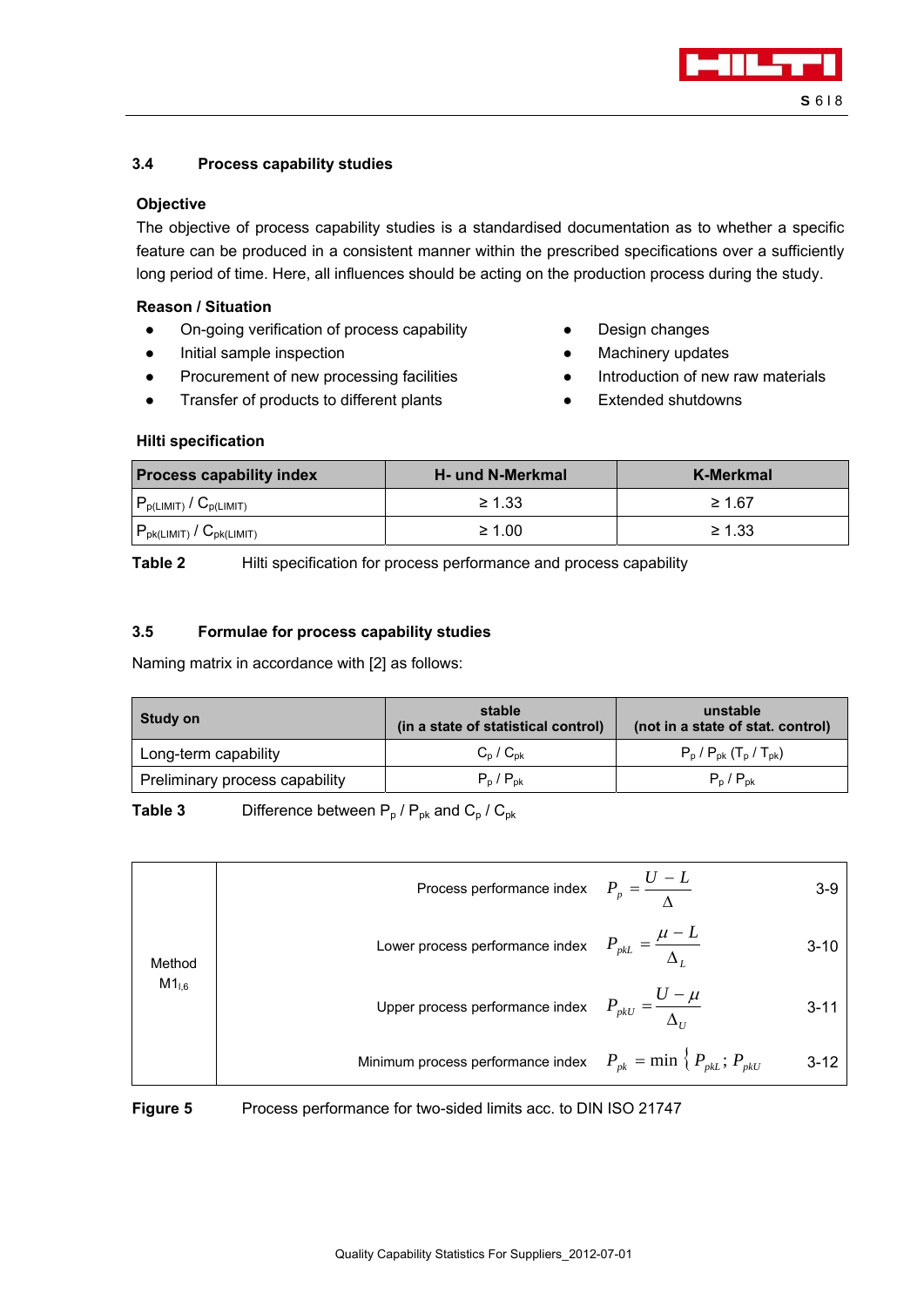



In the case of features with an upper or lower specification limit, the following relationships apply:

# **Figure 6** Process performance reference figures for one-sided limits acc. to DIN ISO 21747

If a process is proven to be in a state of statistical control, a process capability index can be assigned:

|           | Process capability index $C_p = \frac{U - L}{\Lambda}$                             | 3-17     |
|-----------|------------------------------------------------------------------------------------|----------|
| Method    | Lower process capability index $C_{pkL} = \frac{\mu - L}{\Delta_L}$                | $3 - 18$ |
| $M1_{,6}$ | Upper process capability index $C_{pkU} = \frac{U - \mu}{\Delta_U}$                | $3 - 19$ |
|           | Minimum process capability index $C_{pk} = \min \left\{ C_{pkl}; C_{pkU} \right\}$ | $3 - 20$ |

**Figure 7** Process capability for two-sided limits acc. to DIN ISO 21747